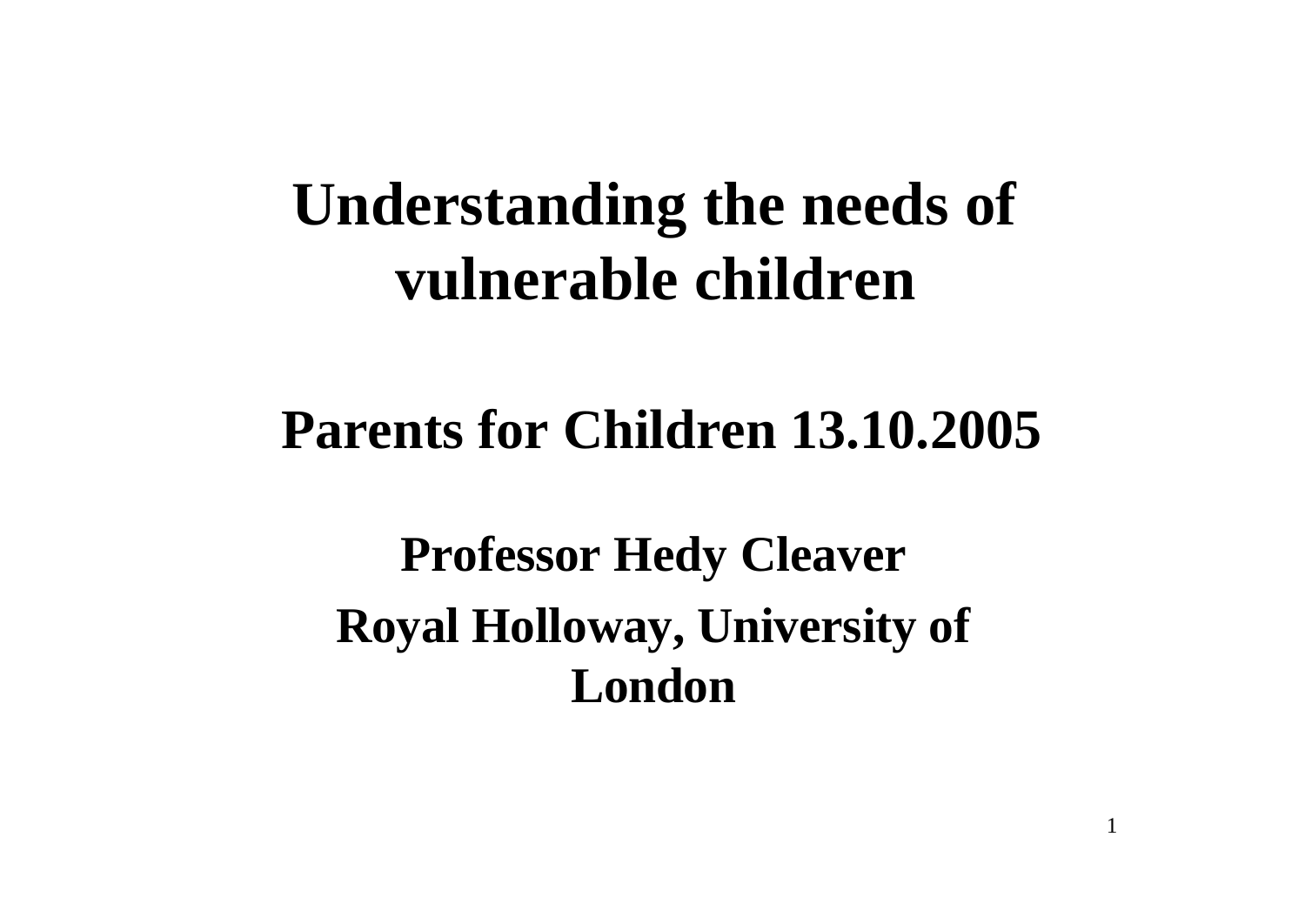### **Increased risk of significant harm**

- **Much research shows that children who grow up in families where there is domestic violence, mental illness, parental substance misuse or parental learning disability are at increased risk of significant harm**
- **Vulnerability may be the result of direct harm to the child or indirectly through the impact of parenting capacity and factors within the wider family and environment**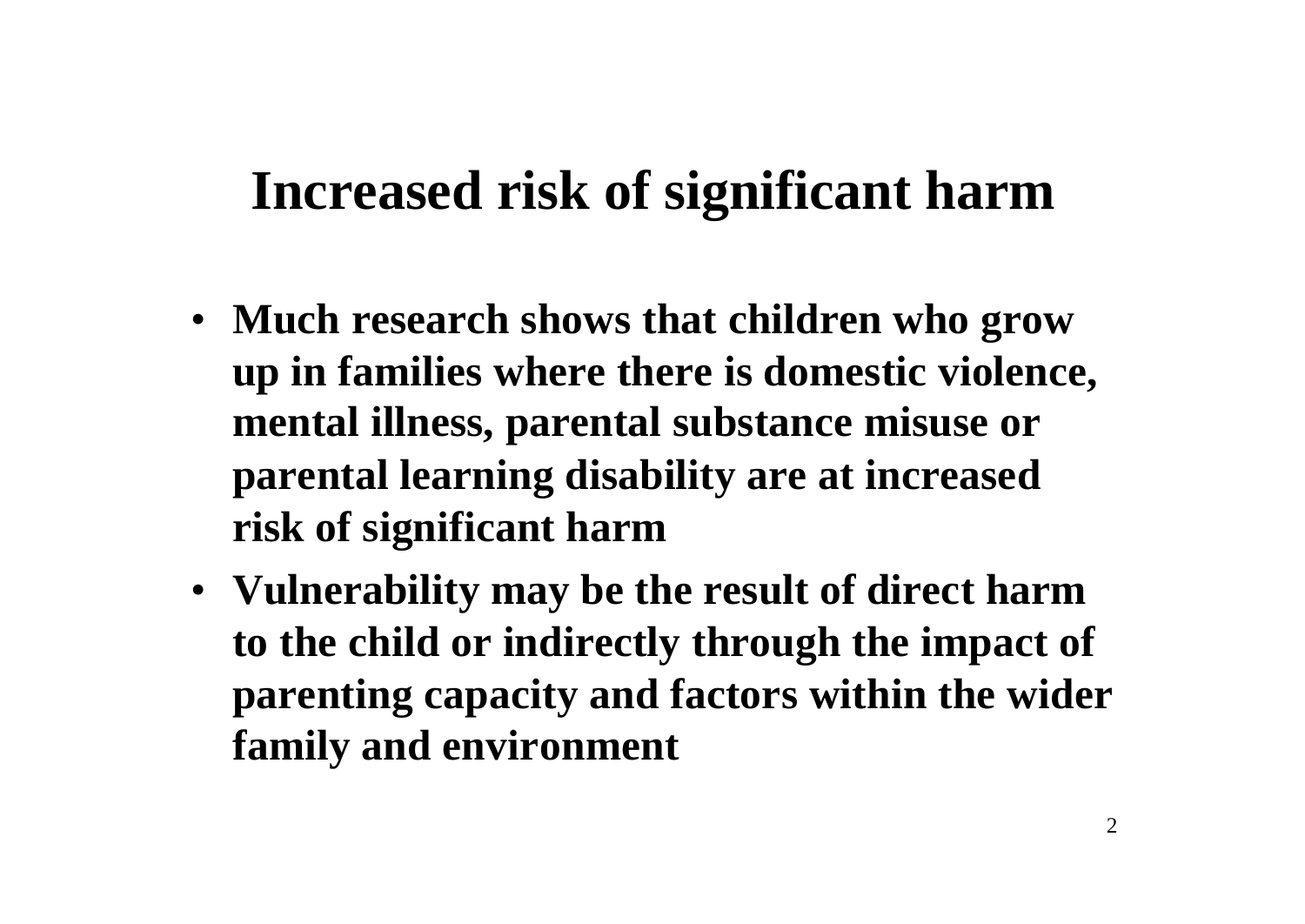#### **Child welfare concerns**

- **A high proportion of children referred to social services live with families where there is evidence of domestic violence, parental substance misuse or mental illness**
- **At the initial assessment stage 17% of children were found to be living in families where there is domestic violence, 12% parental substance misuse, and 13% parental mental illness**
- **At the Initial Child Protection Conference stage approximately 50% of cases there is evidence of domestic violence and 25% evidence of parental substance misuse, 25% parental mental illness**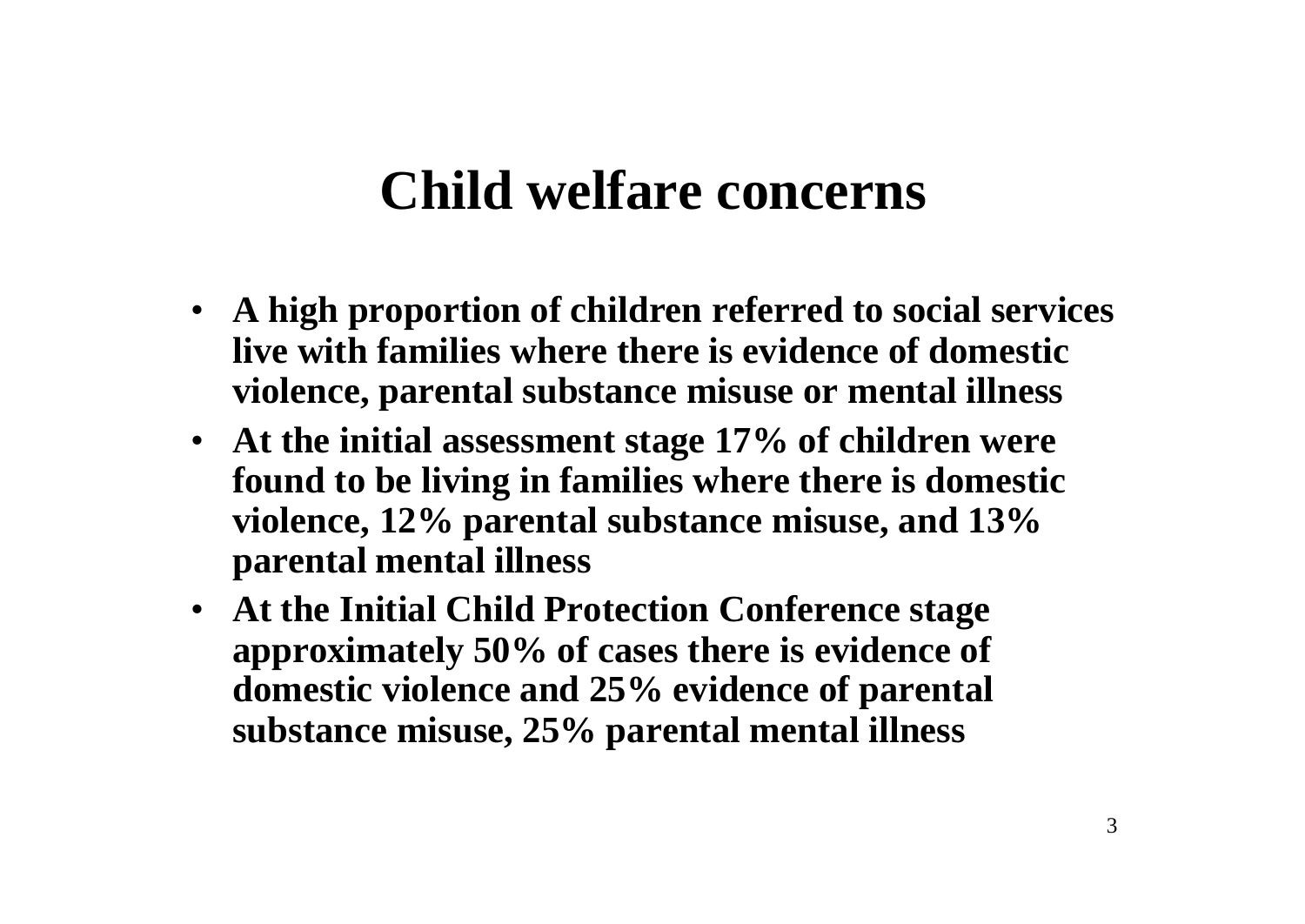#### **The impact on parenting**

- **Parents may become increasingly focused on their own issues**
- **Parents may have difficulty controlling their emotions**
- **Parents may become less sensitive, responsive, loving, caring, and nurturing**
- **Parents may have difficulty organising their lives**
- **Parents may neglect their own and their children's physical needs**
- **There is an increased risk of child abuse**
- **Children may have to be separated from their parents**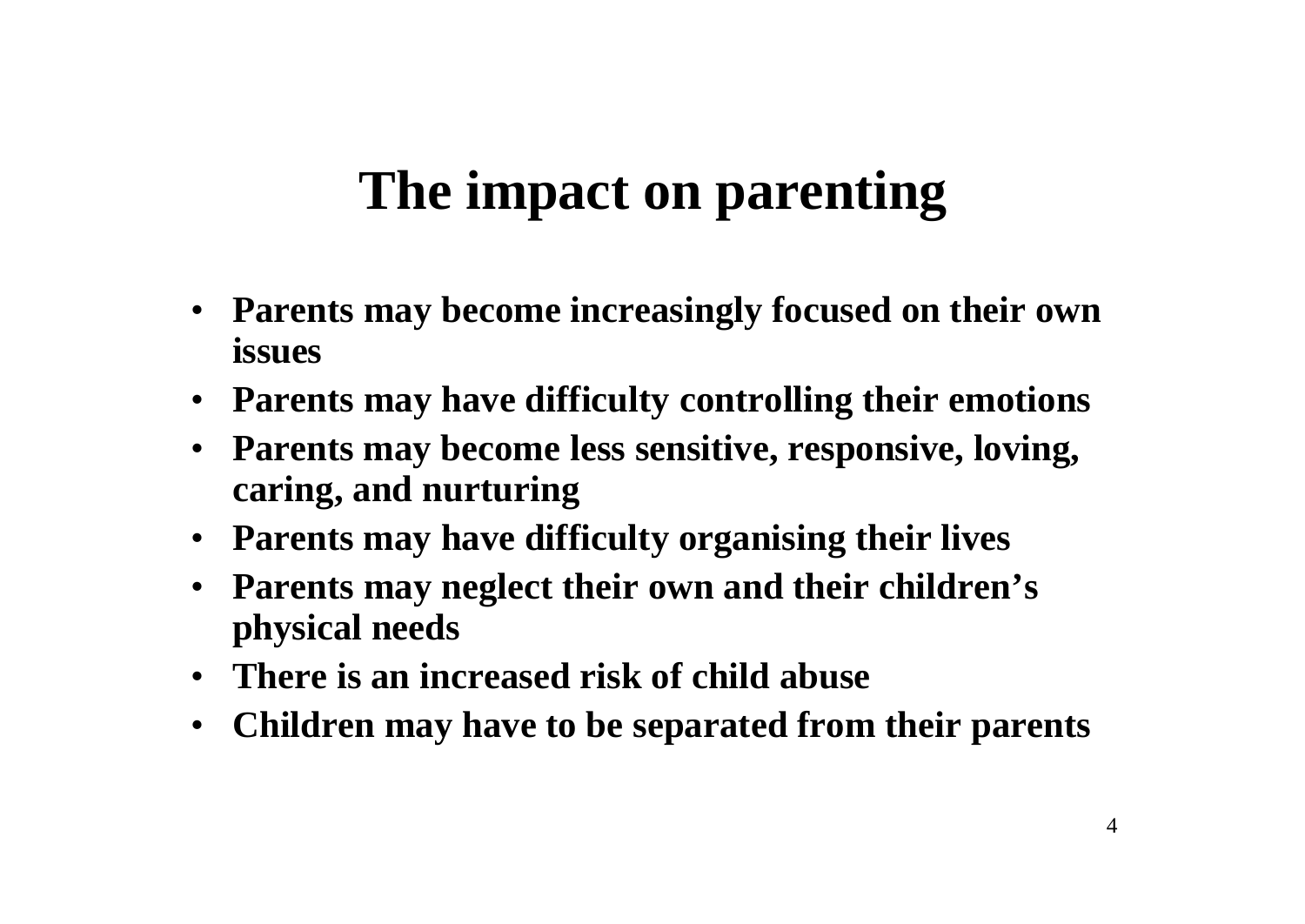# **Parenting hampered by the social consequences**

#### • **Reduced living standards**

- Family income used to satisfy parental needs
- Unpredictable behaviour makes jobs difficult to sustain (possible consequences of job loss: rent/mortgage not paid, debts, accommodation lost, power cut off)

#### • **Loss of friends and family**

- Bizarre/unpredictable behaviour alienates friends and family
- Parents are ashamed of their circumstances and hide their experiences
- Immediate family members and friends sometimes lack understanding and are judgmental

#### • **Marital/partner disharmony**

- Places great strain on relationships between partners
- Coping on day to day basis exhausting and dispiriting
- Alcohol problems often associated with domestic violence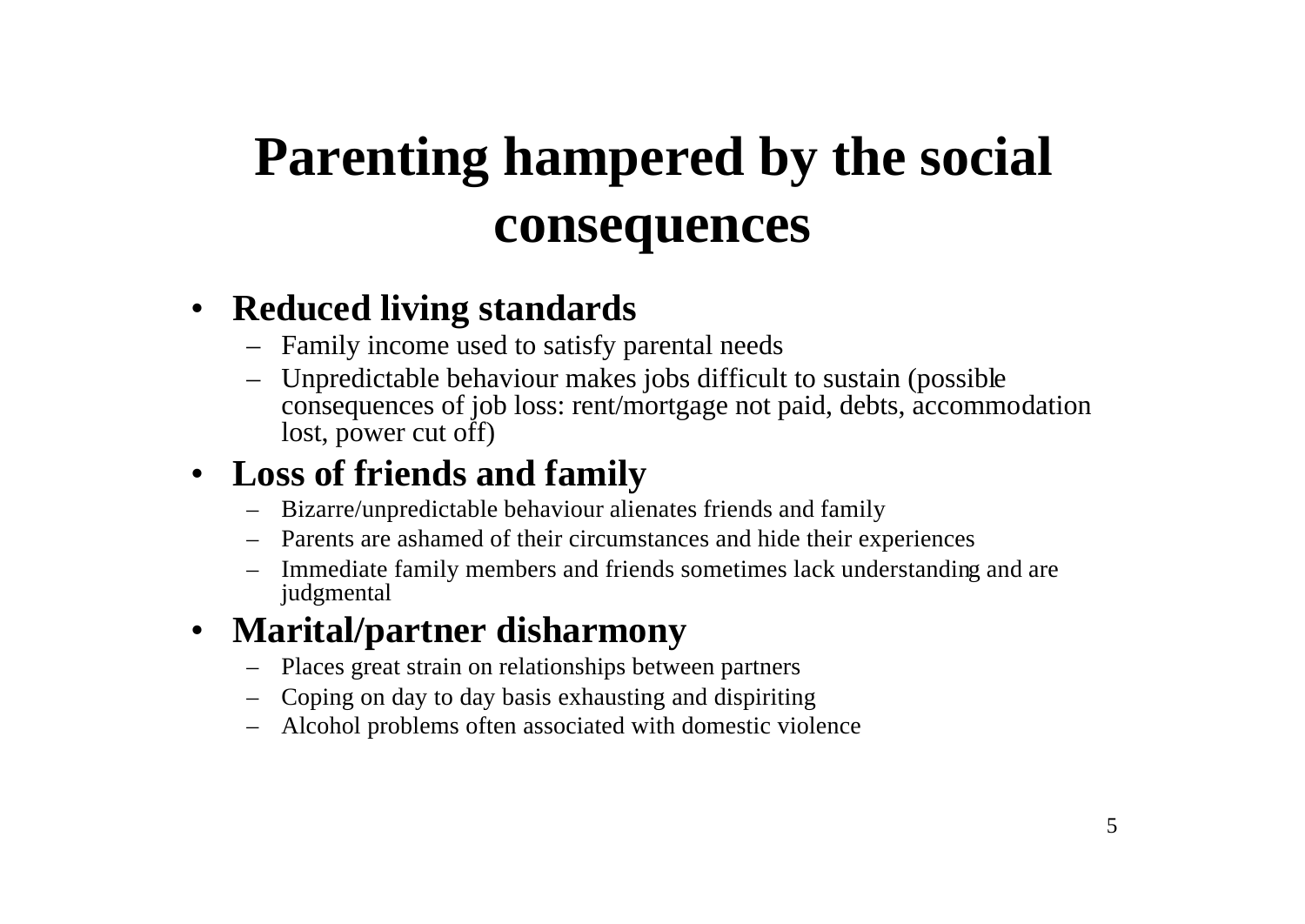# **Children's reactions**

**Young children are more likely to show:**

- **anti-social behaviour**
- **emotional problems**
- **and problems in the school environment**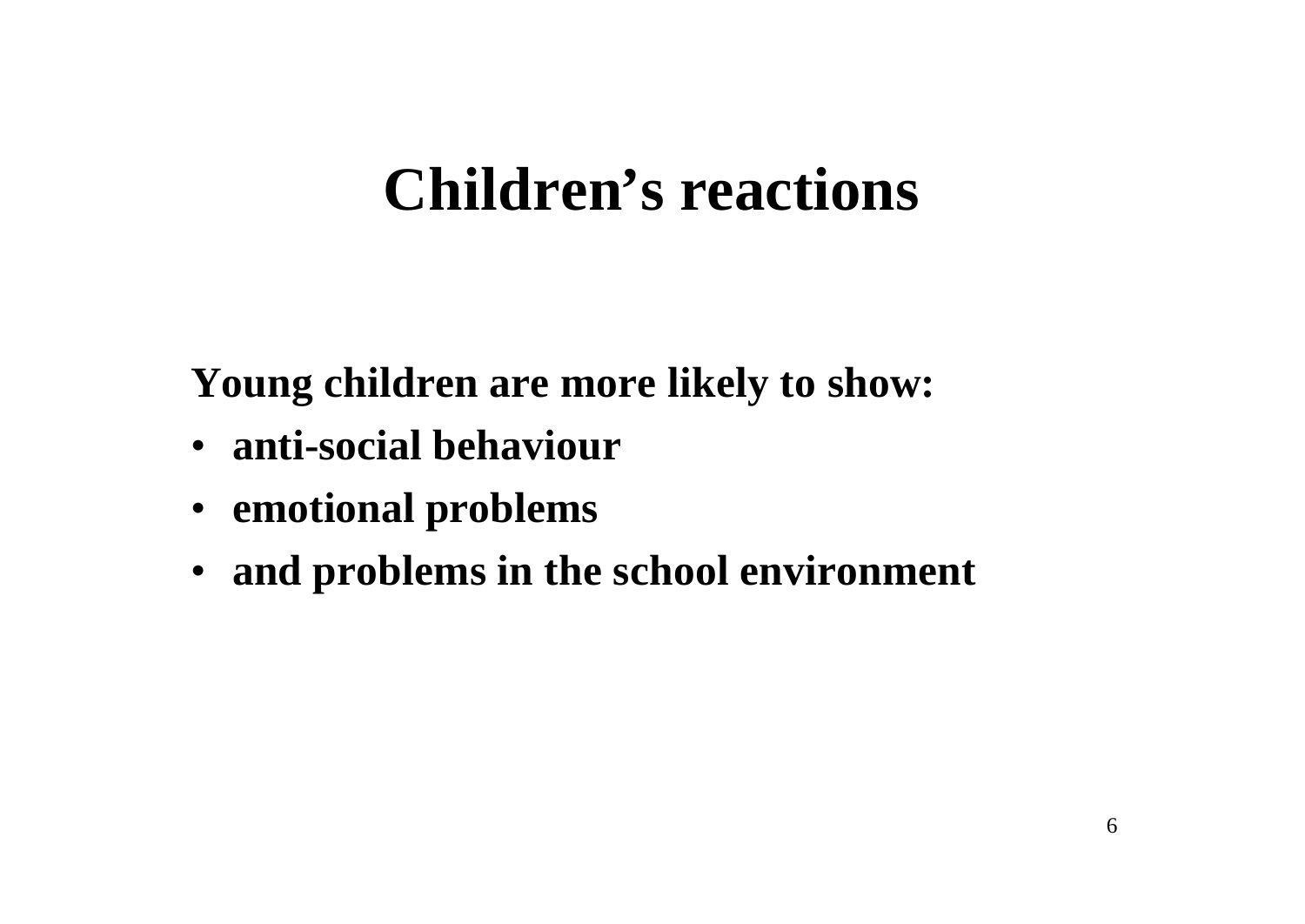# **Young people's reactions**

**Adolescent often experience:**

- **friendship difficulties**
- **a split between home life and peer relationships**
- **being prescribed psychoactive drugs**
- **earlier use of alcohol or drugs**
- **greater use of violence to resolve problems**
- **leaving home early**
- **earlier marriages**
- **involvement with a 'semi-deviant' sub-culture**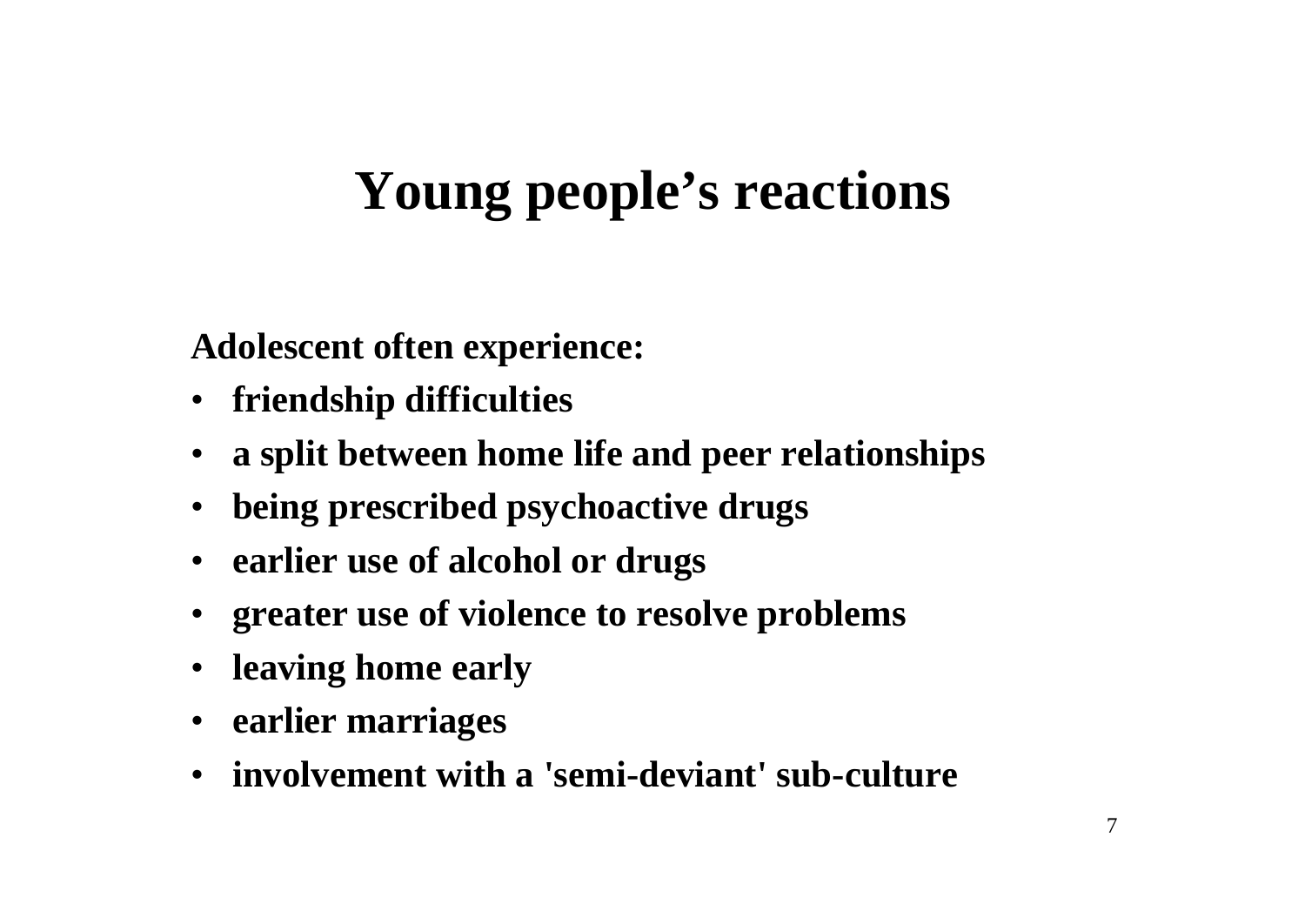# **These behaviours are a way of coping**

**By behaving in this way:**

- **children and young people are asking for attention**
- **they are hoping that their behaviour will make their parents focus on them, and therefore focus less on their other problems**
- **they are hoping that others outside of the family will notice and come and rescue them**
- **or alternatively, others might come and put the family right again**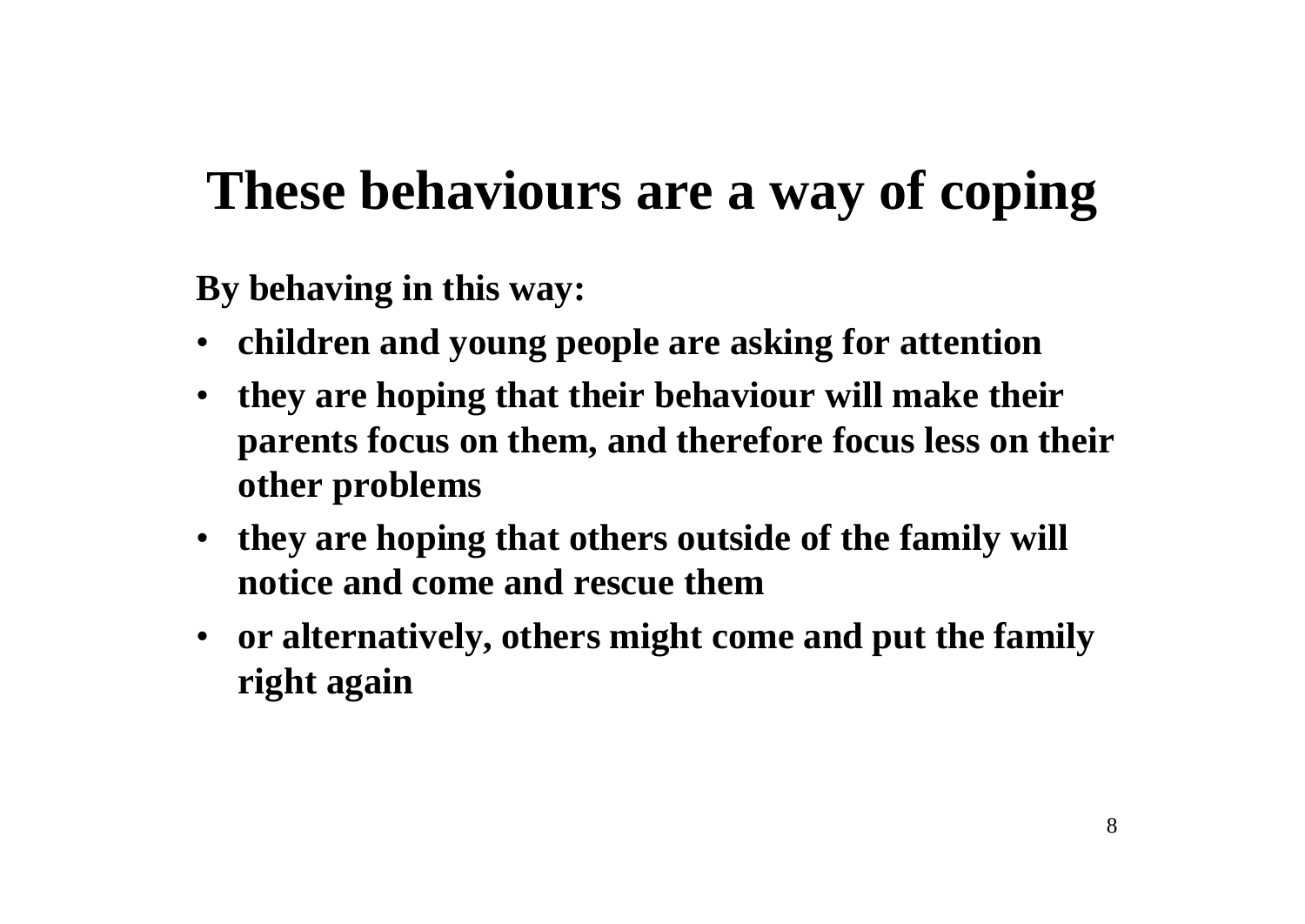# **Children react in these ways because they have certain needs which are not being met**

- **Children and young people need love, affection, and nurture**
- **They need a clear structure within which they can learn the rules about life**

**Living in a family where a parent has problems often means that the child does not get either of these needs met**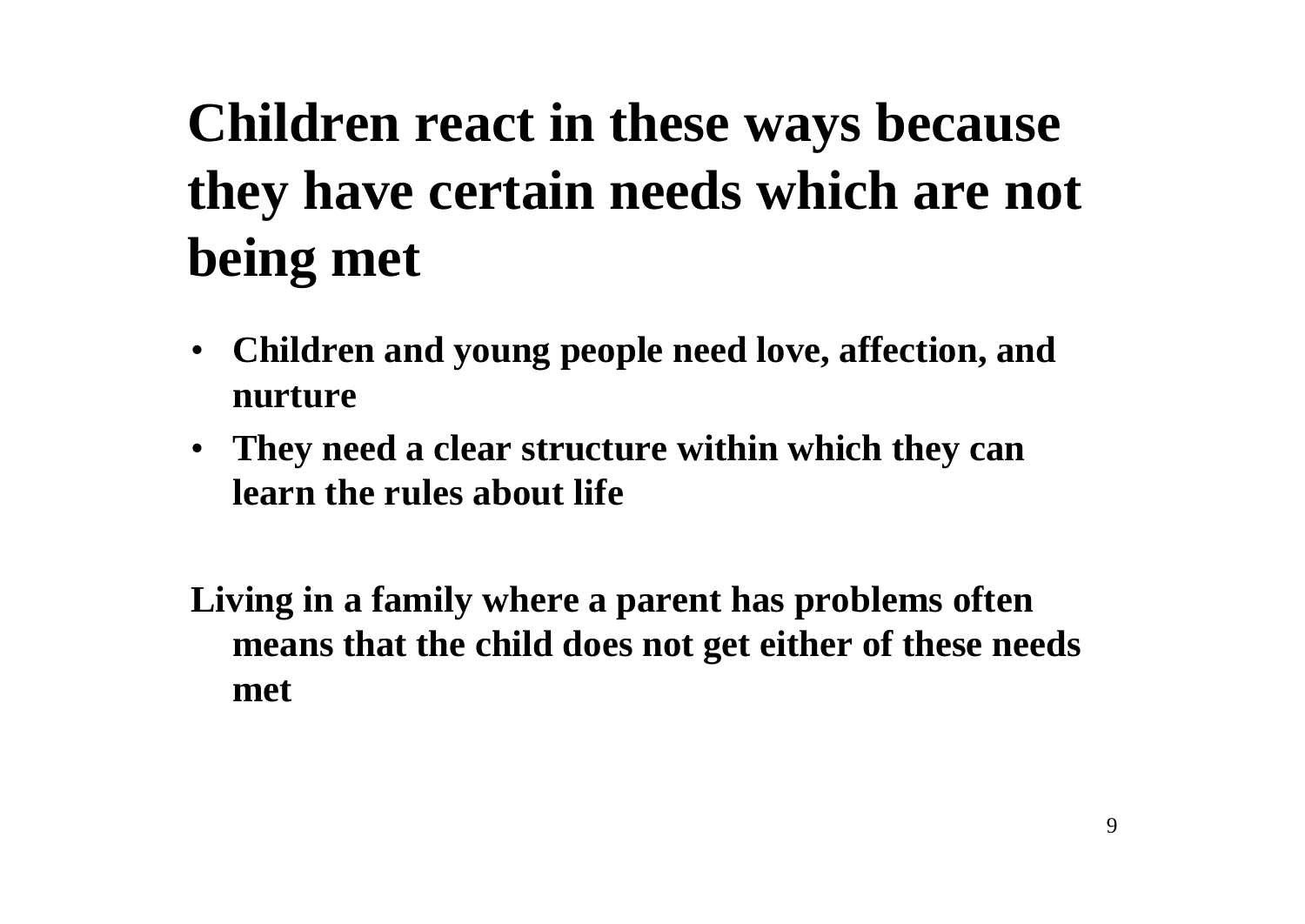# **Parenting issues can affect the safeguarding process**

- **Parents' fear that children will be removed makes them reluctant to admit to domestic violence or substance misuse – they can appear uncooperative and hostile to offers of support and services**
- **Practitioners fear of erratic and potentially violent parents may result in a reluctance to confront families on sensitive issues**
- **Lack of knowledge, expertise and training may result in practitioners not recognising symptoms of parental mental illness, domestic violence, parental substance misuse or learning disability, or its impact on children**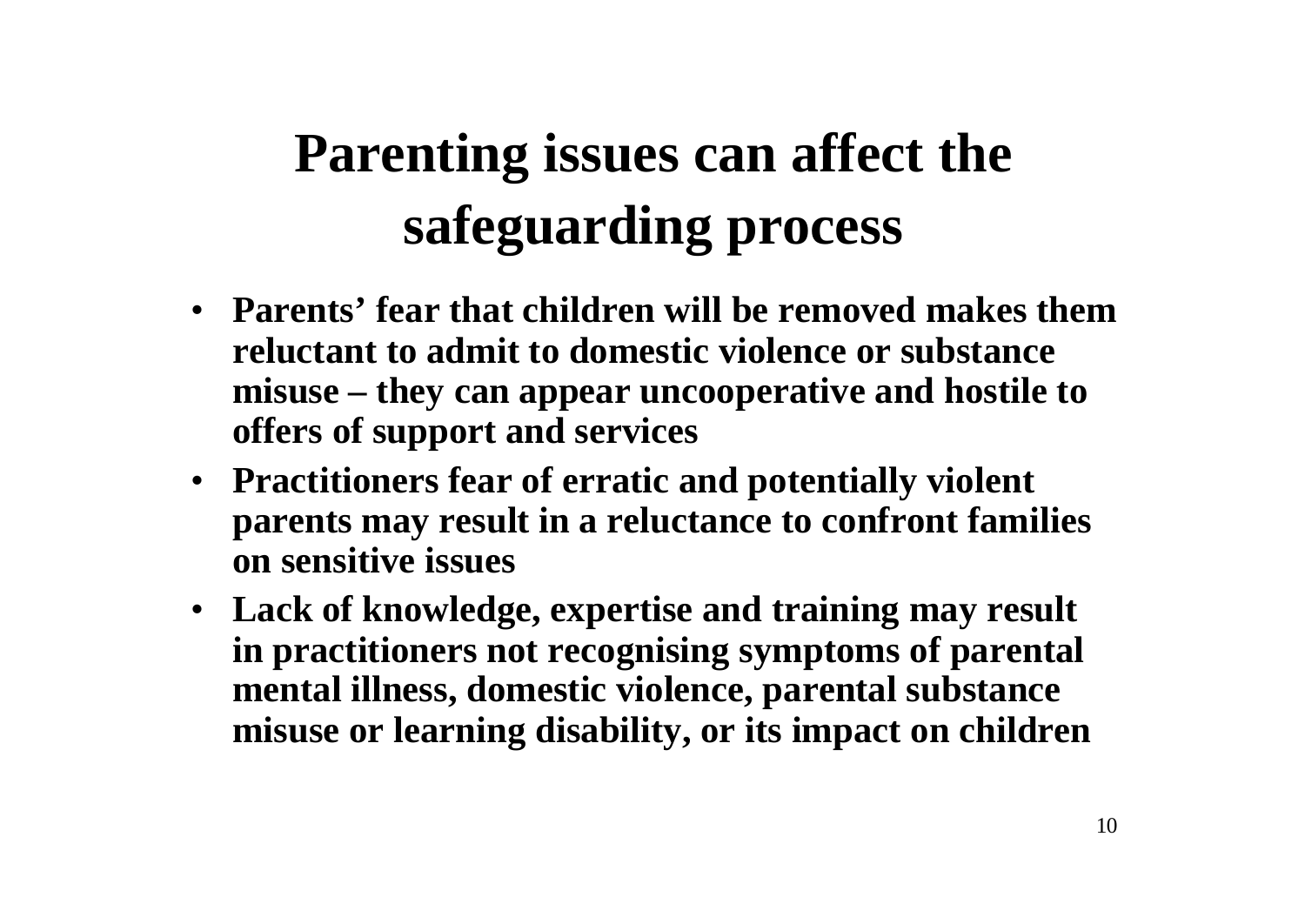# **The need to work with other agencies can affect the safeguarding process**

- **A variety of agencies may need to be involved in assessment, planning and service provision**
- **Inter-agency work within the child welfare field is often uncoordinated, haphazard and plagued with difficulties**
- **Splits between adult and children's services, the different legal frameworks and professional perspectives can militate against effective inter-agency working and the provision of services**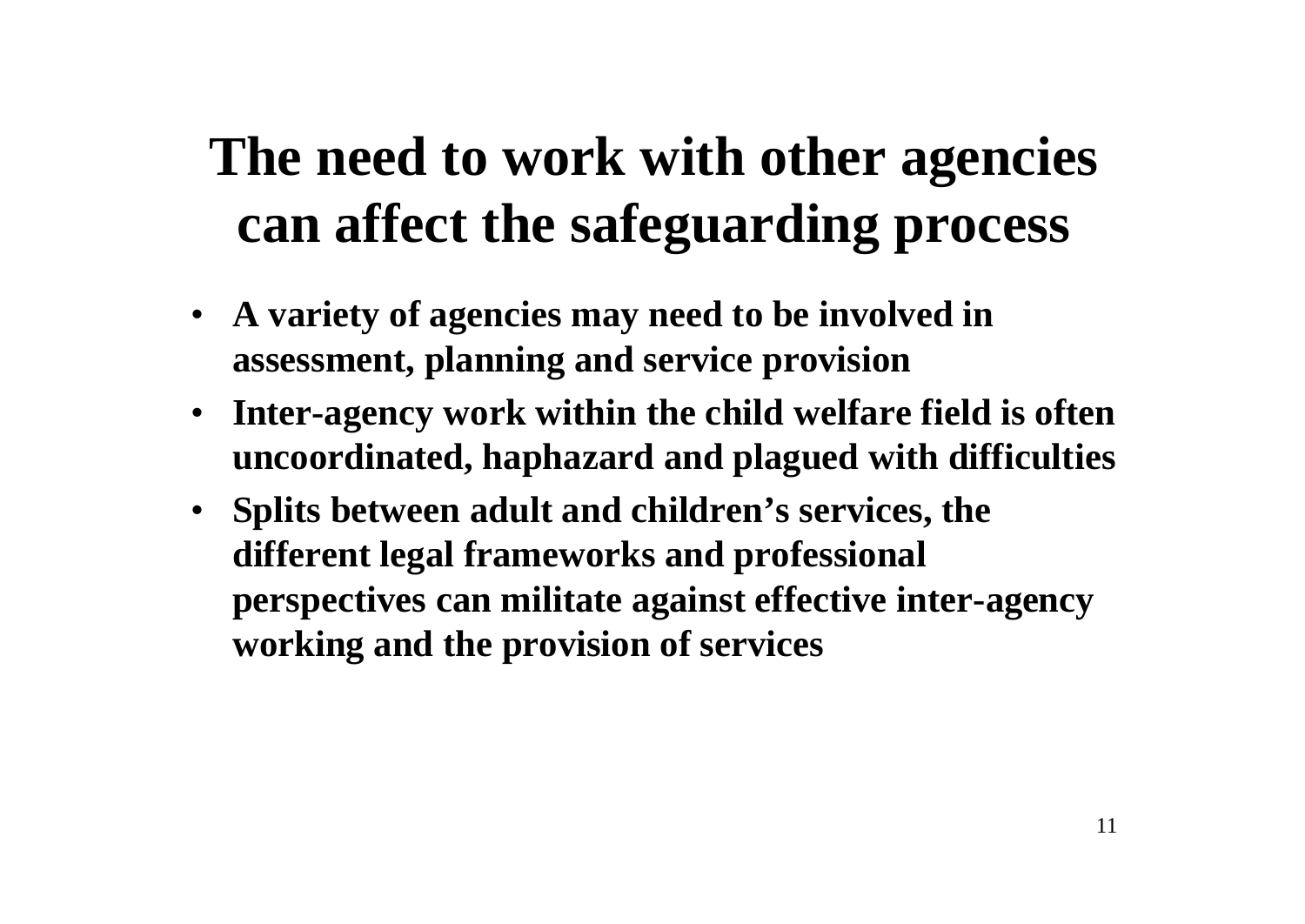### **The legal framework**

- **S.27 of the Children Act 1989 places a specific duty on agencies to co-operate in the interests of children in need and S.47 places a duty on agencies to help the local authority social services with its enquiries in cases where there is reasonable cause to suspect a child is suffering or likely to suffer significant harm**
- **S.11 of the Children Act 2004 strengthens the 1989 Act by placing a duty on statutory agencies to co-operate to improve children's wellbeing**
- **The Assessment Framework sets out the principles of inter-disciplinary and inter-agency assessments and the importance of agencies working in a co-ordinated way to an agreed plan, to ensure optimal outcomes for children**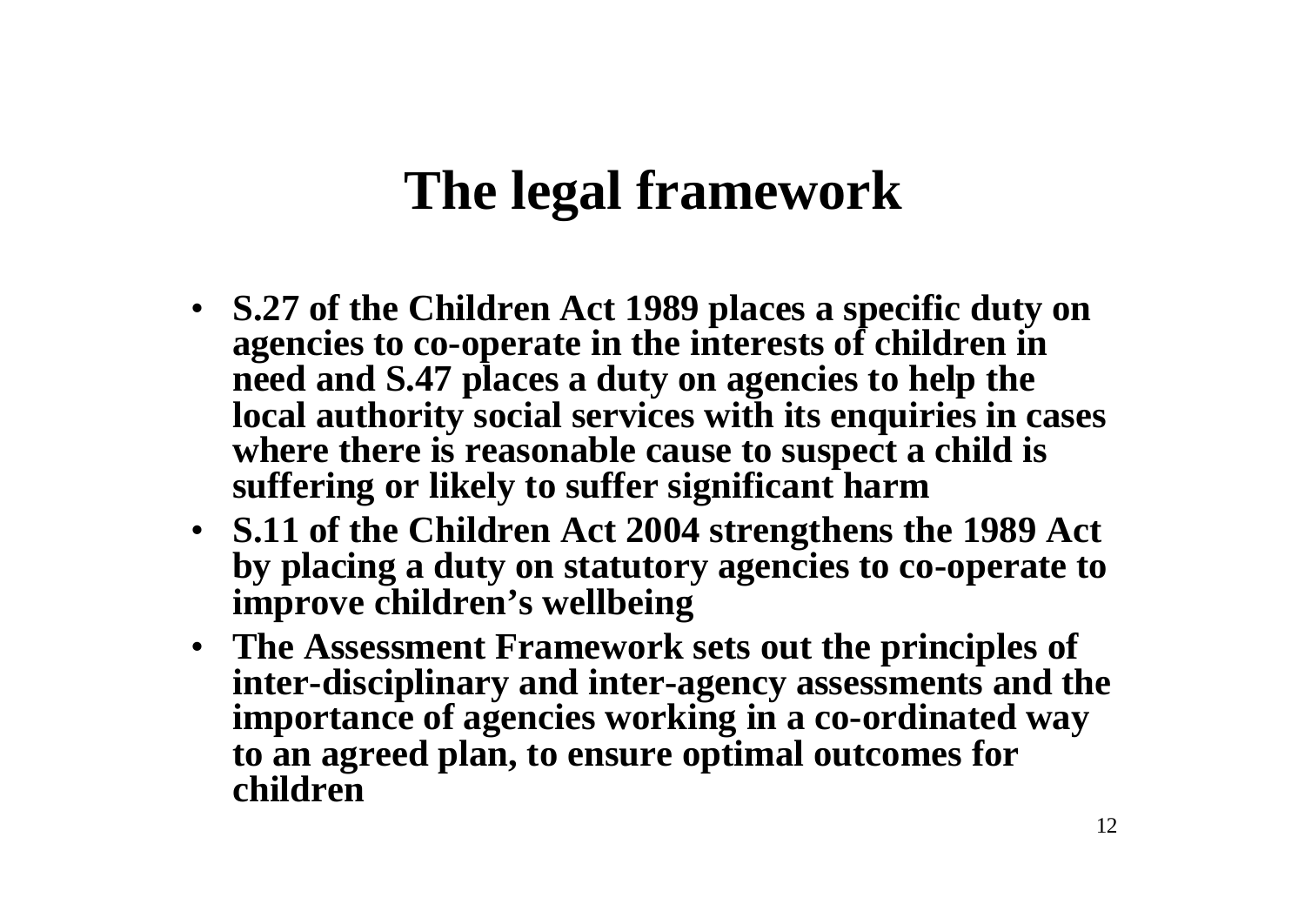#### **Findings from current research**

- **The research findings are drawn from two studies**
- **The first focuses on children living with domestic violence or parental alcohol or drug misuse**
- **The second focuses on children living with parents with learning disabilities**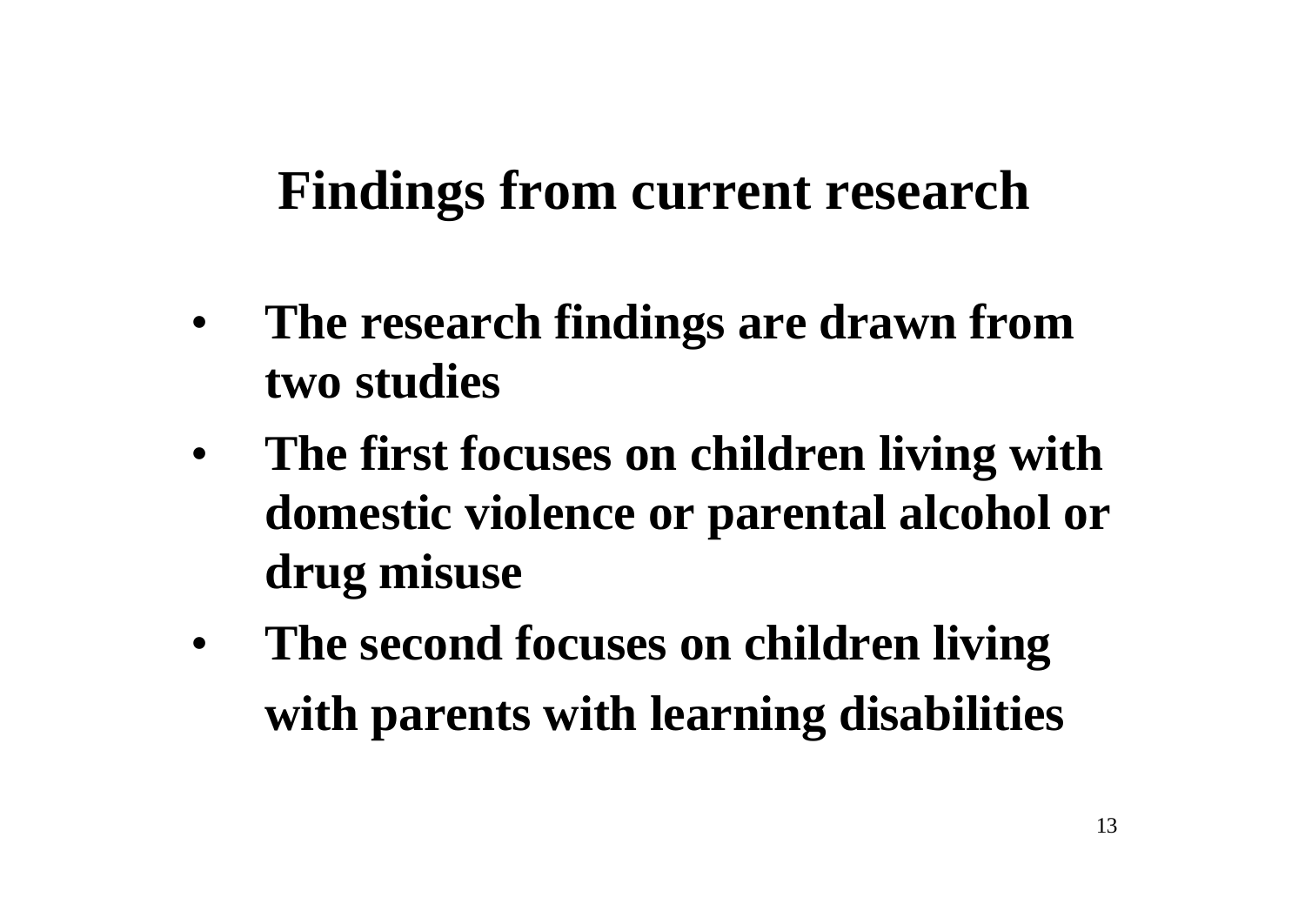# **High levels of co-morbidity**

- **Social work assessments showed that domestic violence, parental substance misuse and learning disabilities rarely exist alone. Many parents also experience one or more of the following:**
	- **domestic violence**
	- **problem alcohol or drug use**
	- **poor physical or mental health**
	- **learning disability**
	- **a history of childhood abuse**
	- **growing up in care**
	- **the care of a disabled child**
- **The co-morbidity compounds the difficulties parents experience in meeting their children's needs**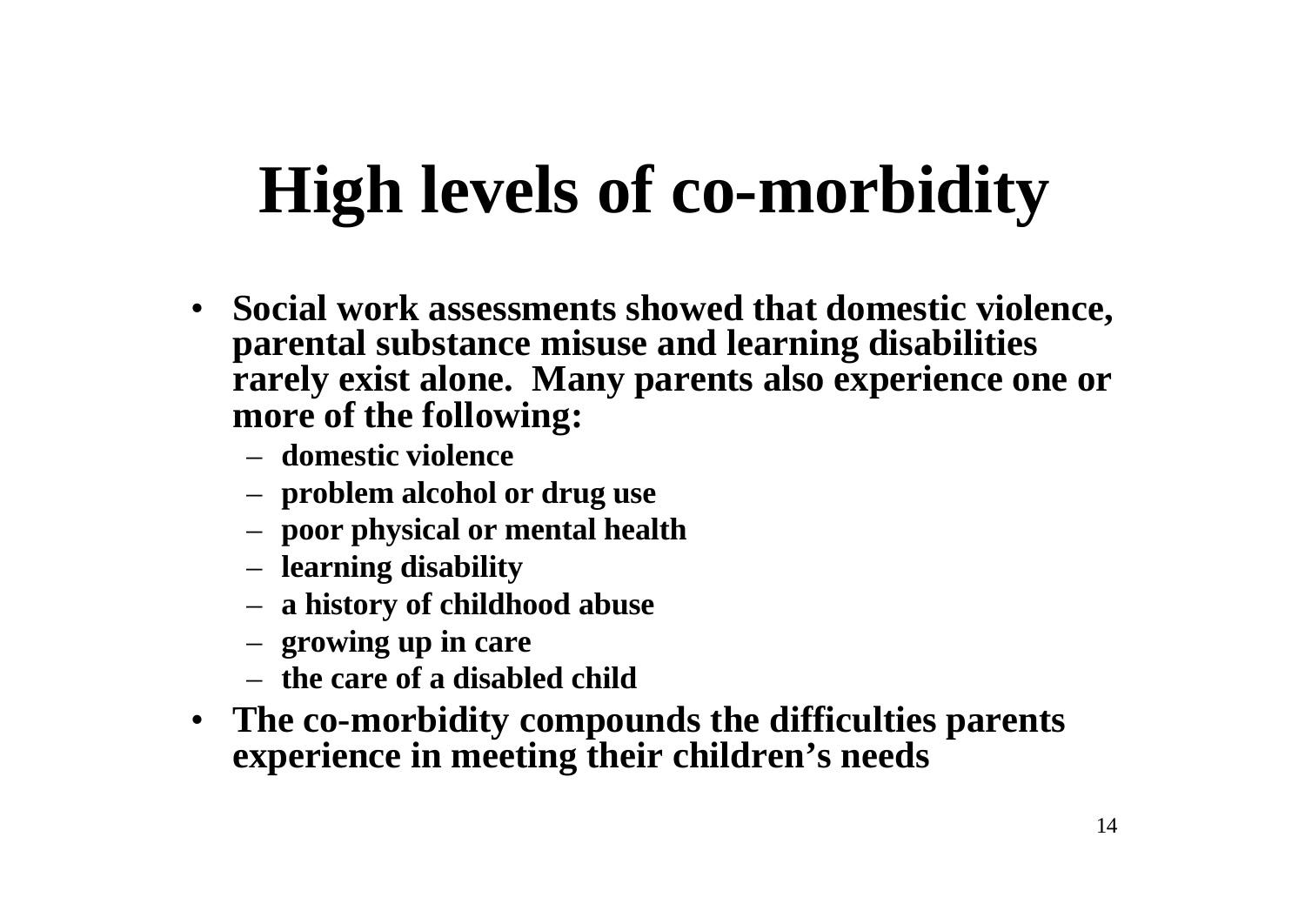#### **An example of co-morbidity**

• *Mum describes herself as having a series of difficult life experiences. She reports experiencing domestic violence in all her relationships and has a variety of physical health problems and has intermittent chronic depression, specific learning disabilities and agoraphobia. A family history of both learning difficulties and mental health problems exists*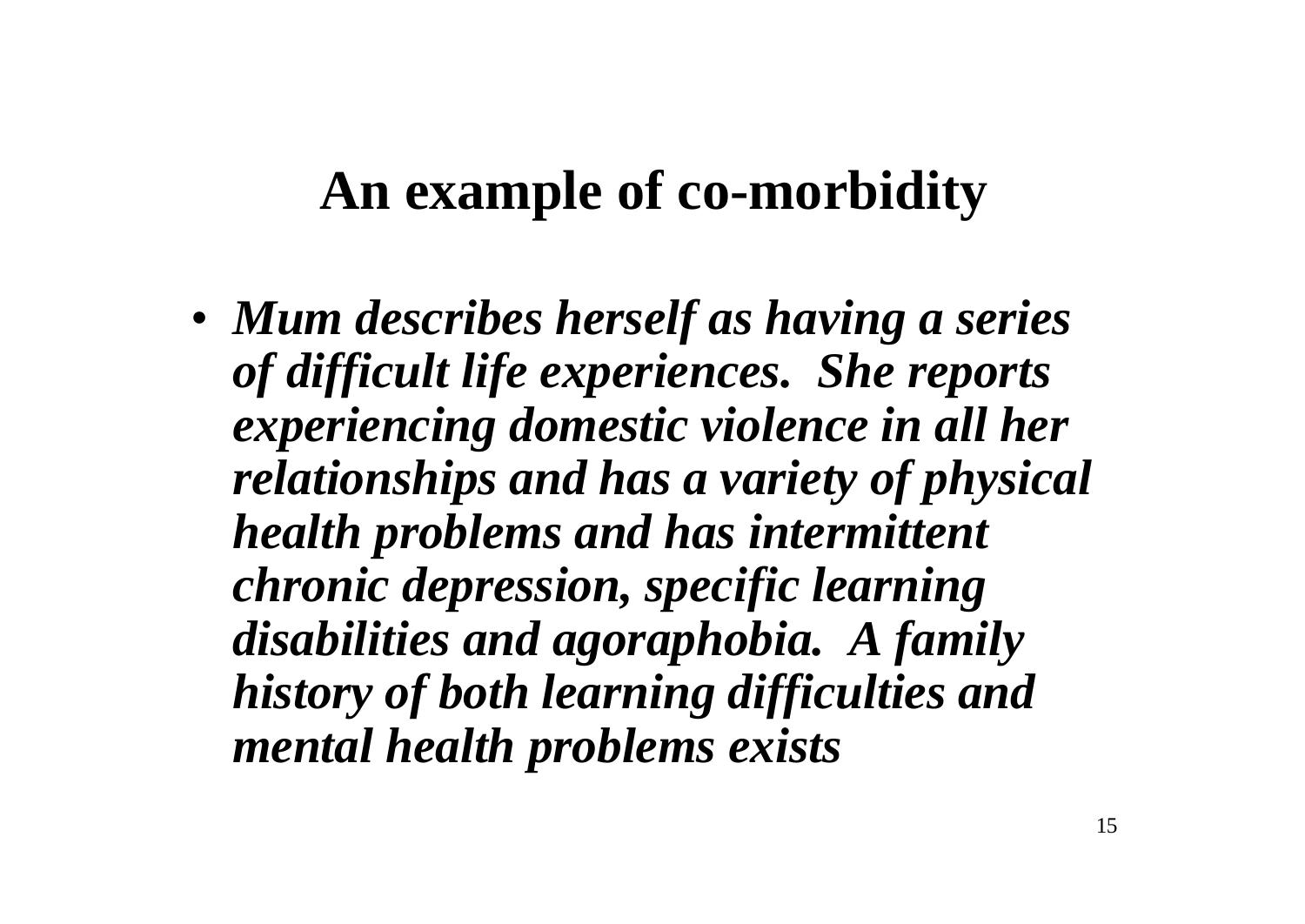### **Impact on children's development**

**Severe developmental needs found in:**

- **34.5% of cases where evidence of domestic violence**
- **29.5% of cases where evidence of parental substance misuse**
- **39% of cases where co-existence of domestic violence and parental substance misuse**
- **50% of cases where parent has a learning disability**
- *25% of cases in a random sample*
- **Classed as severe developmental needs when social worker identified needs in 3 or more dimensions: health; education; emotional and behavioural development and self care; identify and self presentation; and family and social relationships.**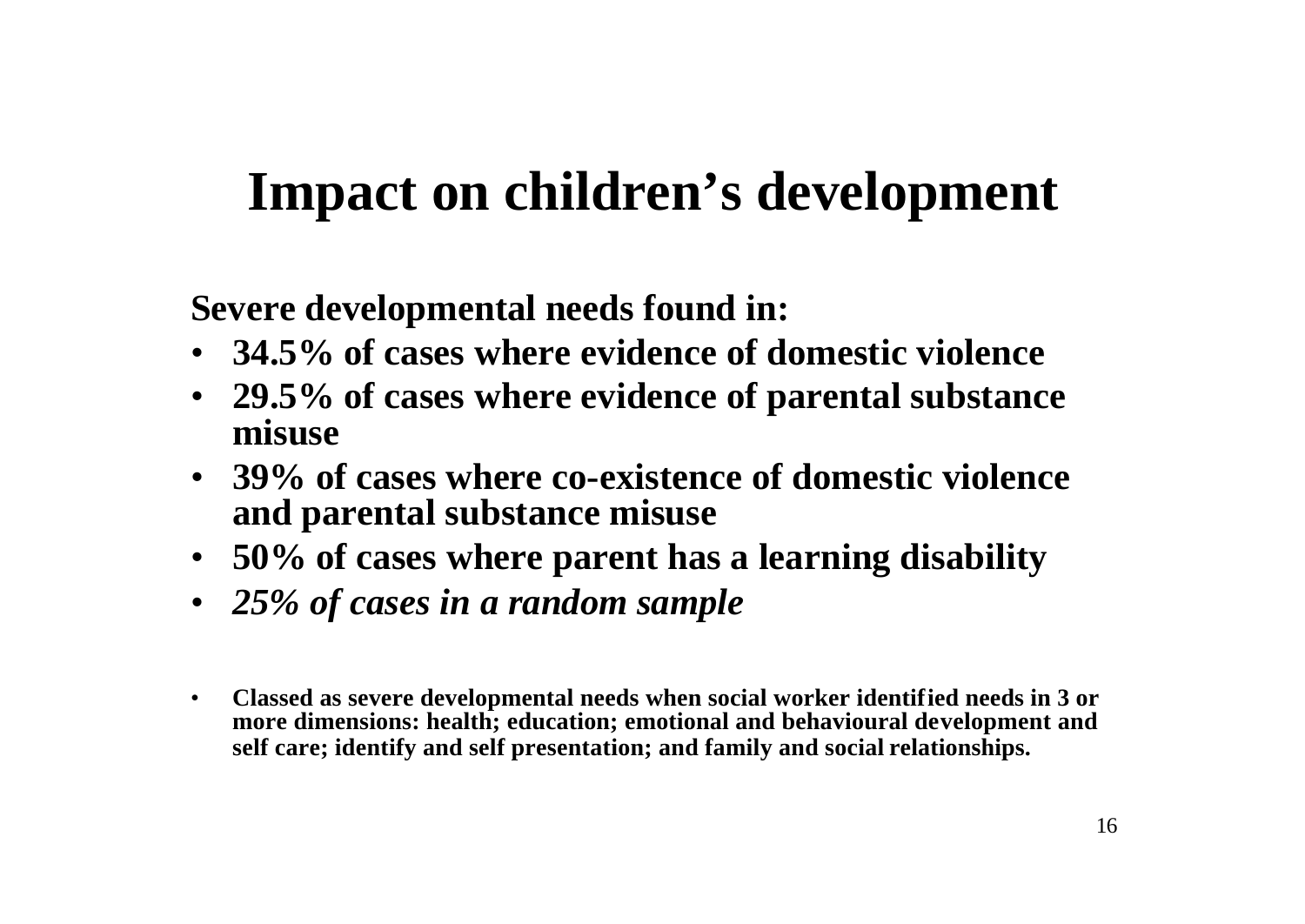### **Impact on parenting capacity**

**Severe parenting difficulties identified in:**

- **37.9% of cases where evidence of domestic violence**
- **52.9% of cases where evidence of parental substance misuse**
- **71% of cases where co-existence of domestic violence and parental substance misuse**
- **57% of cases where parent has a learning disability**
- *19% of cases in a random sample*
- **Classed as severe parenting difficulties when social worker identified difficulties in 3 or more dimensions: basic care; ensuring safety; emotional warmth; stimulation; guidance and boundaries; and stability**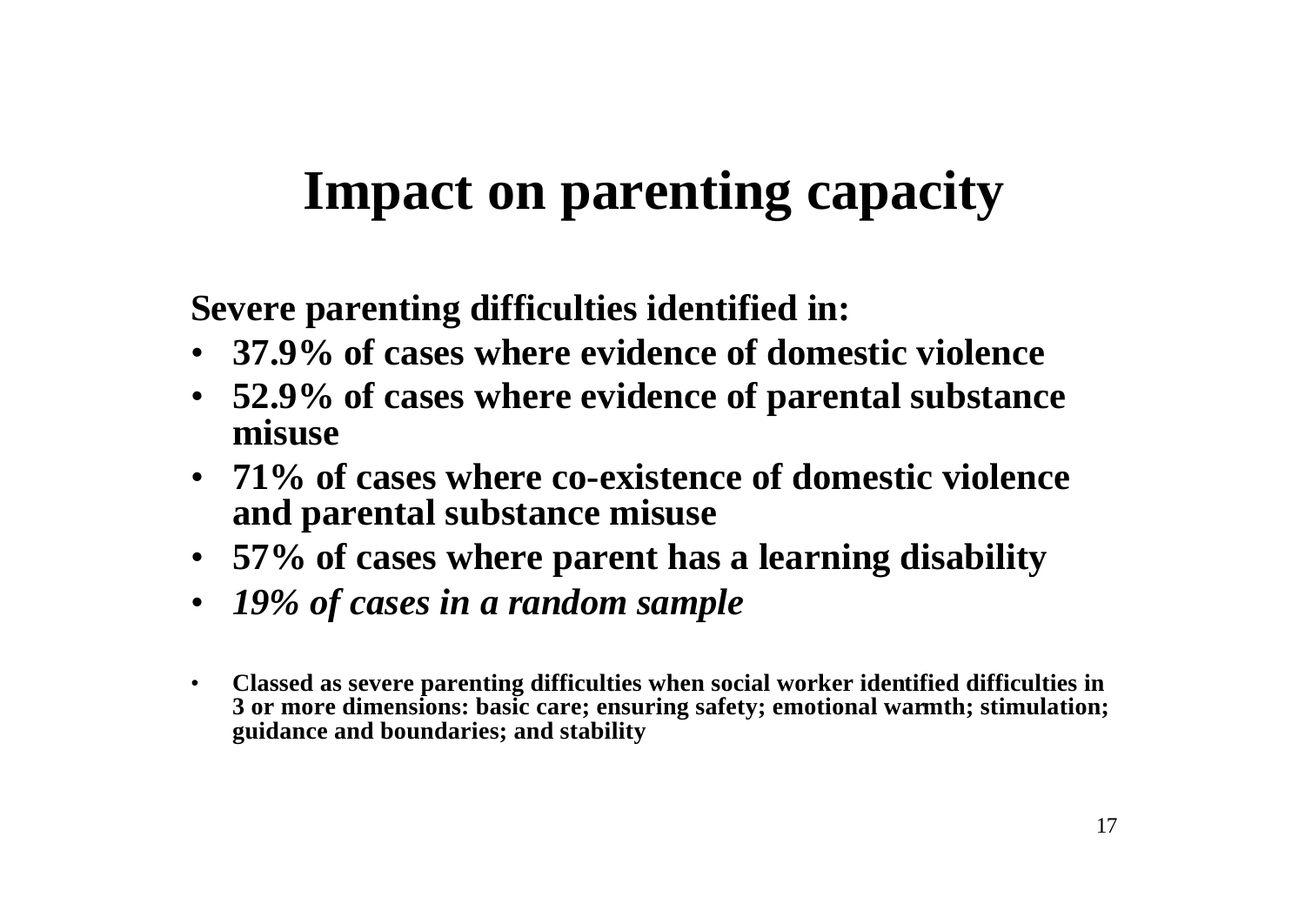# **Impact on family and environmental factors**

**Severe difficulties in relation to family and environmental factors identified in:**

- **55.9% of cases where evidence of domestic violence**
- **68.9% of cases where evidence of parental substance misuse**
- **82.9% of cases where co-existence of domestic violence**
- **and parental substance misuse**
- **66.6% of cases where parent has a learning disability**
- *37% of cases in a random sample*
- **Classed as severe difficulties in relation to family and environmental factors when social worker identified difficulties in 2 or more dimensions: family history and functioning; social resources (wider family, community resources, social integration); housing; employment and income**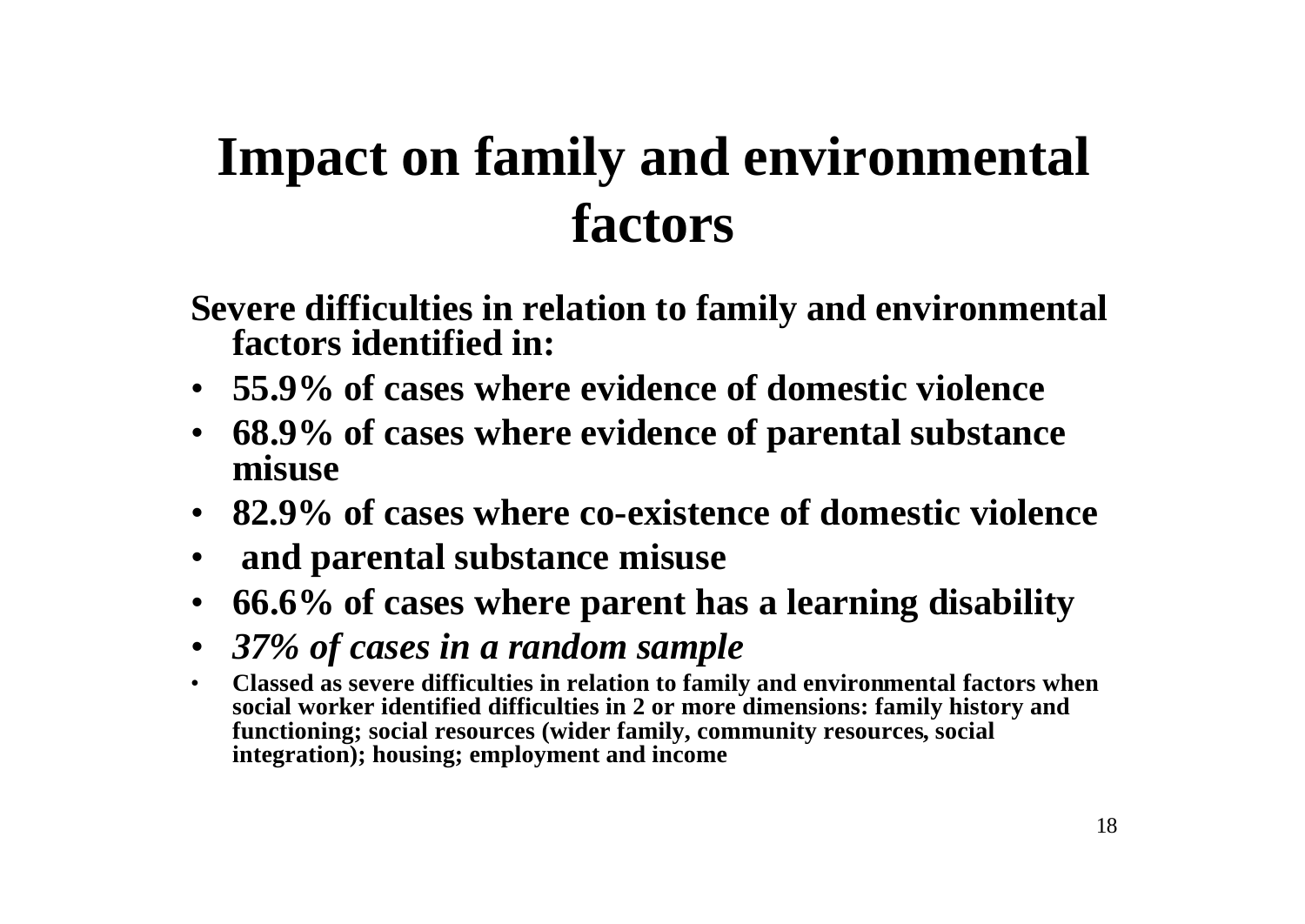#### **The most vulnerable children**

**Severe difficulties in all three domains identified in:**

- **22% of cases where evidence of domestic violence**
- **19% of cases where evidence of parental substance misuse**
- **33% of cases where co-existence of domestic violence and parental substance misuse**
- **34.5% of cases where parent has a learning disability**
- **9% of cases in a random sample**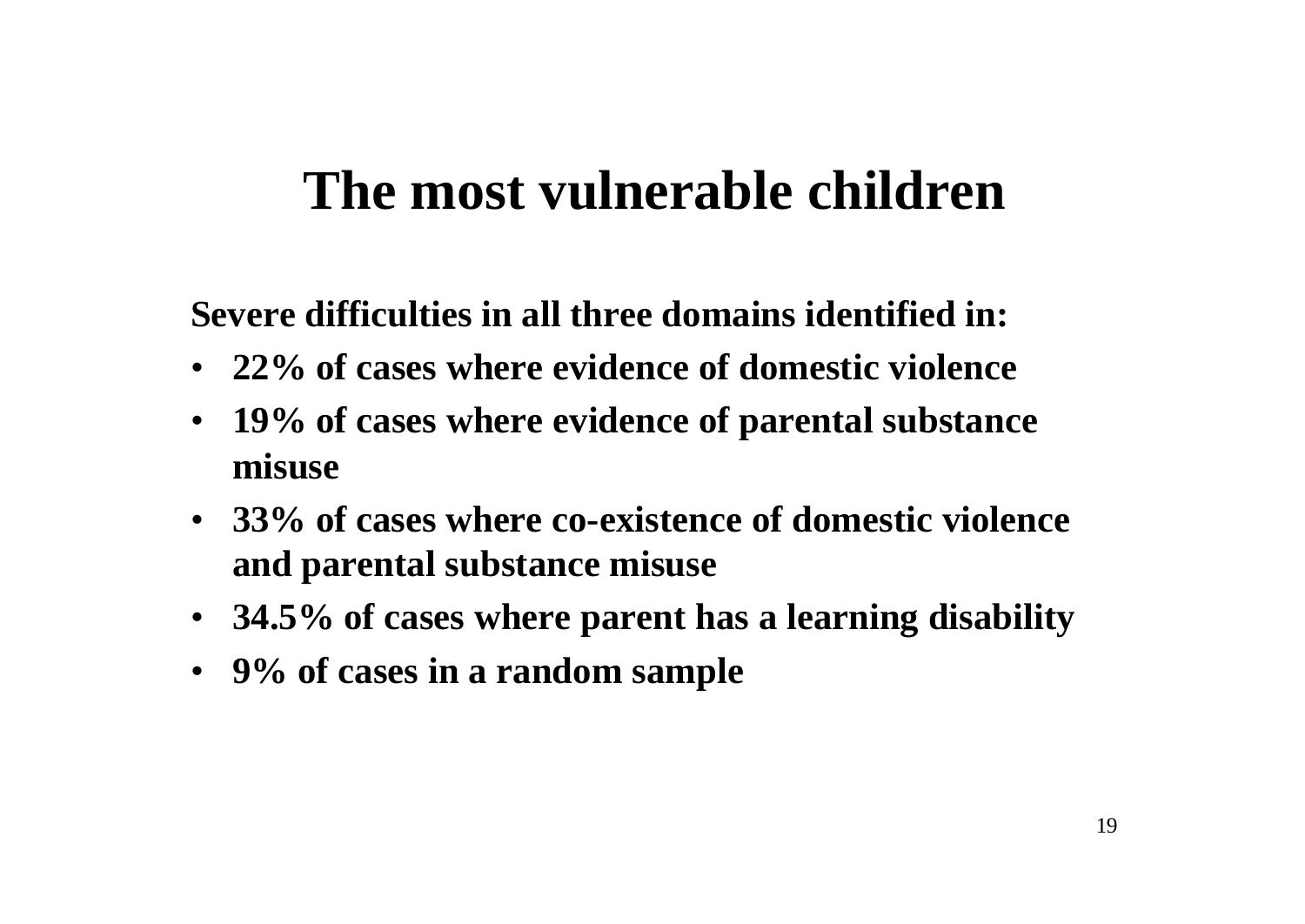#### **Provision of services**

- **A comprehensive package of services was frequently provided – example of services given when children were living with a parent with learning difficulties:**
	- **Respite care, family support and care, day nursery, HomeStart, HV to visit weekly, Women's Aide worker to visit weekly, transport to respite care, injunction against father visiting**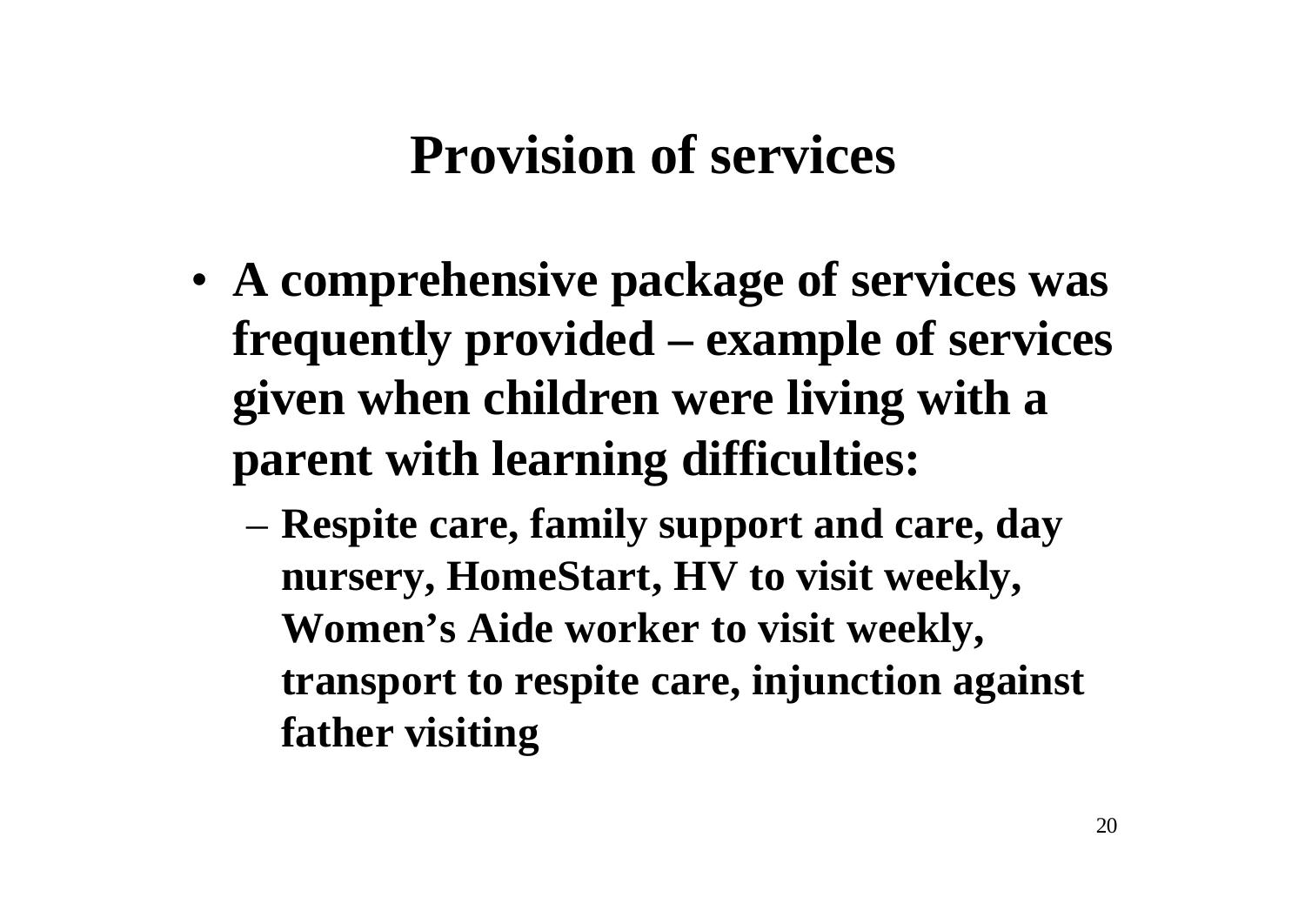#### **Outcomes for children**

- **Service provision did not always result in children being able to live safely with their parents**
- **Some remained at home in questionable circumstances**
- **Other children became looked after**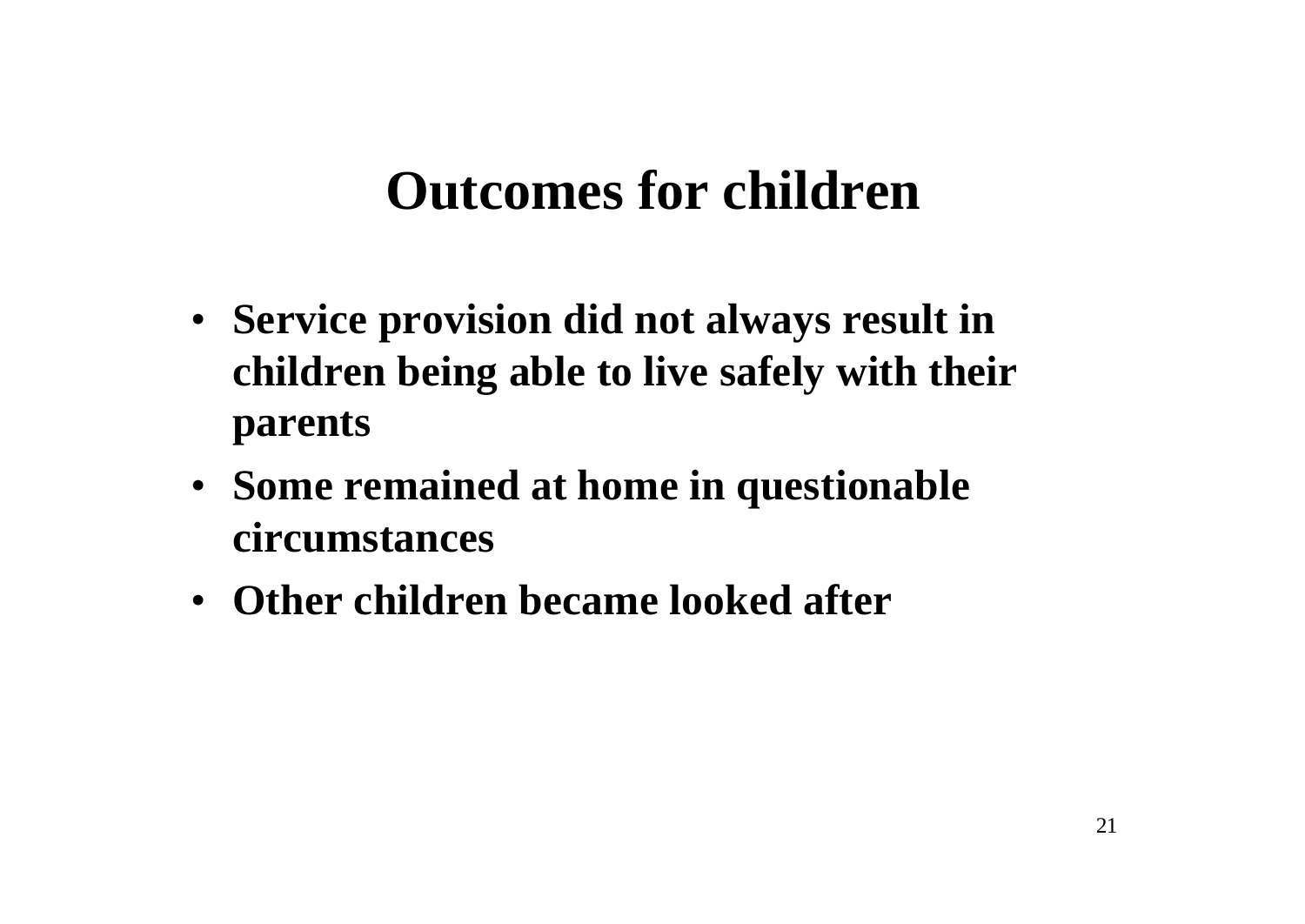### **An example of children continuing to live in unacceptable circumstances**

- *Although they had moved from a flat to a house, the house was now extremely unkempt, dirty and smelly. Their dog, which is a large dog, was out of control but not really aggressive. The snake was in a box in the front room and the children were playing in that room. The father drinks very heavily, and the mother continues to suffer from uncontrolled epileptic fits*
- **(parent with learning disabilities - researcher's report at the time on the interview - one year after the referral)**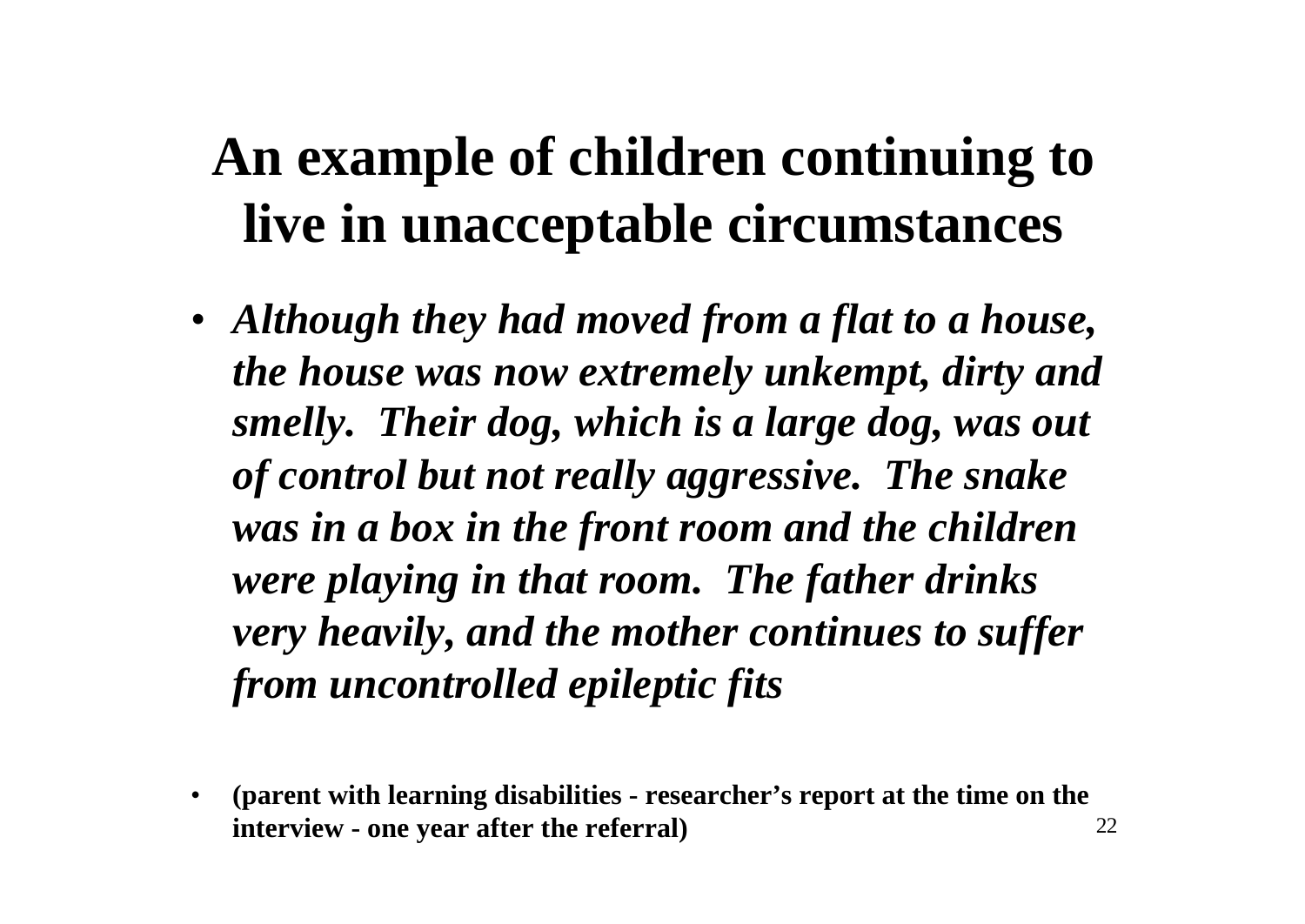# **An example of children needing to be looked after**

- *We are very concerned about the impact of chronic and very serious alcoholism on Charlie's* **(aged 8)** *life. Dad is very ill, the alcohol has affected both his physical condition and mental condition. He has problems walking and his short term memory is seriously affected. He will probably be dead within a short period and yet is unable to stop drinking* **(social worker)**
- **The father was unable to acknowledge his difficulties**
- *I am receiving support and have managed to control my drinking, I've done everything social services have asked* **(father and sole carer)**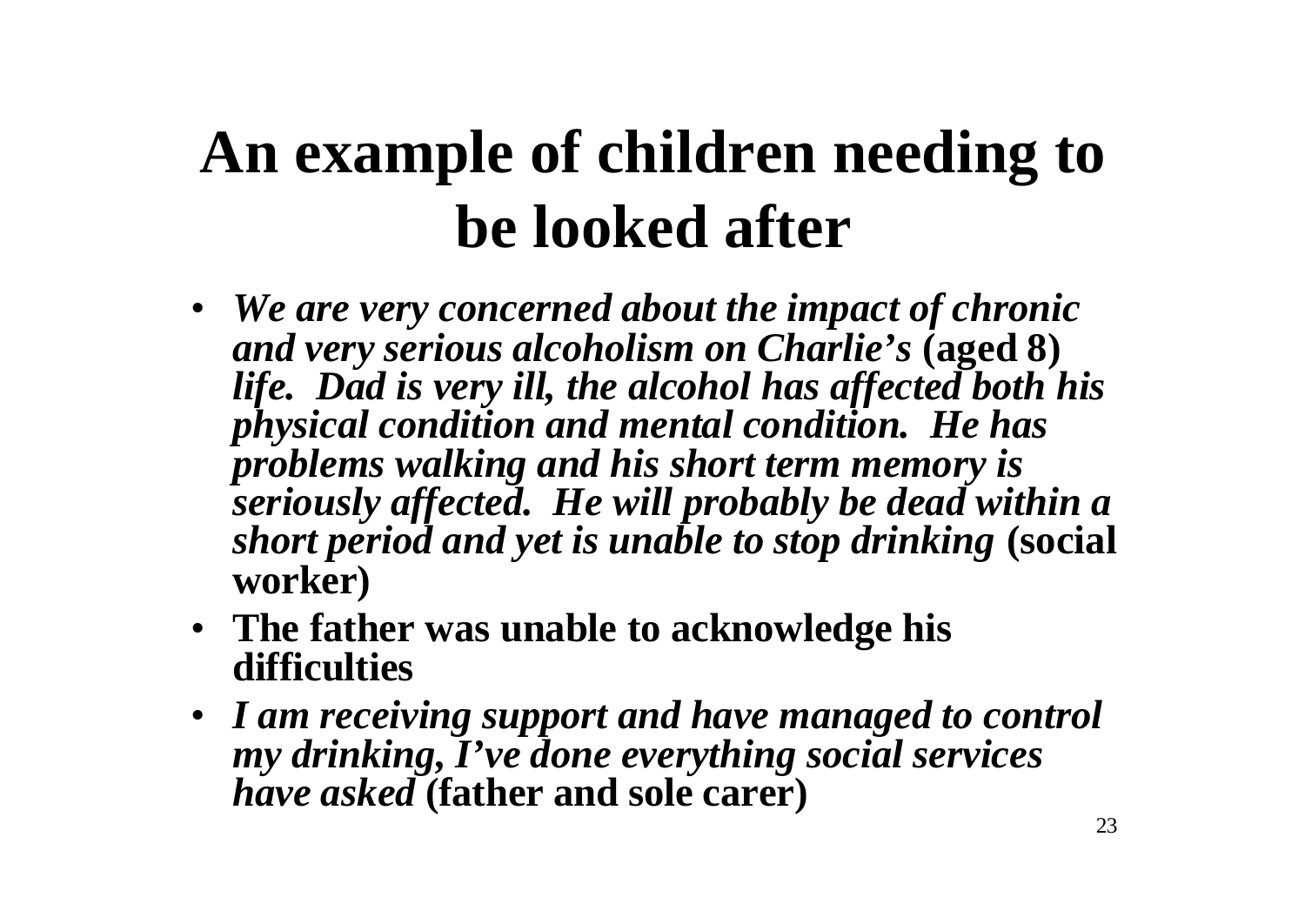# **Social worker's views of what hampers the impact of services**

- **Parents difficulties in being able to fully engage with the service providers**
	- *Mum was referred to the drug clinic but only attended on a few occasions and then went back onto drugs*
- **Insufficient local services**
- **Long waiting lists for specialist services**
- **Inability to provide long term services**
- **Poor co-ordination between agencies**